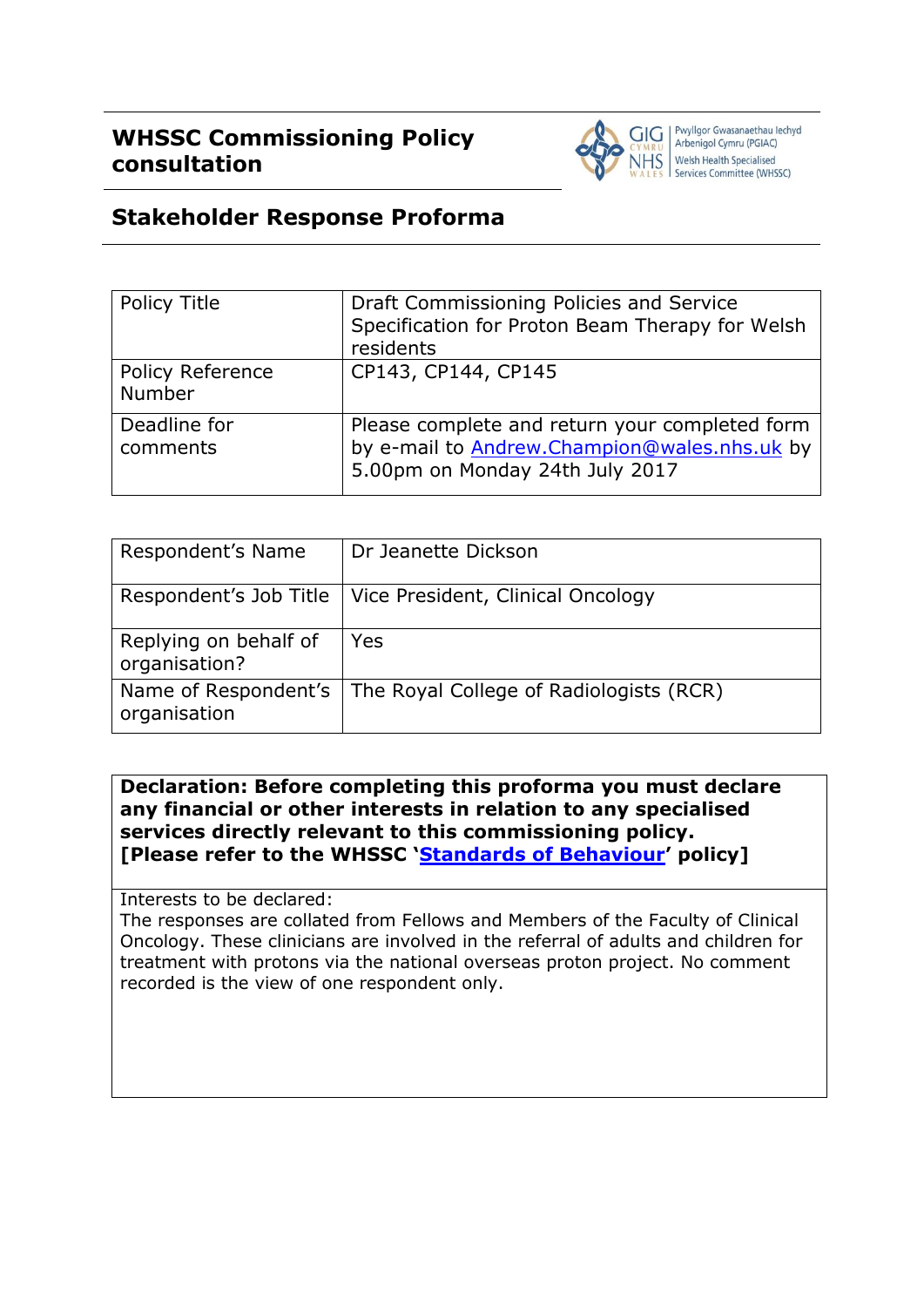| <b>Comment</b><br>number | Page<br>number | <b>Section</b> | <b>Comments</b>                                                                                                                                                                                                                                                                                                                                                                                                                                                                                                 |
|--------------------------|----------------|----------------|-----------------------------------------------------------------------------------------------------------------------------------------------------------------------------------------------------------------------------------------------------------------------------------------------------------------------------------------------------------------------------------------------------------------------------------------------------------------------------------------------------------------|
| 1                        | General        | General        | This document is timely, given the advanced state of the<br>NHS England proton beam therapy (PBT) commissioning<br>and the projected opening of one centre next year,<br>which will inevitably lead to the winding down of the<br>national overseas programme. This document therefore<br>serves the needs of the Welsh population going forward<br>and is hence welcome.                                                                                                                                       |
| $\mathbf{1}$             | General        | General        | An explicit statement that all patients in Wales will have<br>equality of access to PBT services regardless of<br>geography would be welcome.                                                                                                                                                                                                                                                                                                                                                                   |
| $\overline{2}$           | General        | General        | The proton treatment indications currently agreed upon<br>represent small patient volumes with consequent<br>difficulty in gaining expertise in managing patients with<br>those conditions. There is no mention in the document<br>of how the doctors involved in service delivery will be<br>quality assured - e.g. will they deliver site specific EBRT<br>for the same indications; will they be required to have<br>GMC registration or will remote teleradiotherapy<br>services from abroad be acceptable? |
| $\overline{3}$           | General        | General        | There is no mention in the document of whether the<br>specialist multidisciplinary teams (MDTs) will contain<br>site specialist expertise alone or PBT expertise in<br>addition.                                                                                                                                                                                                                                                                                                                                |
| 4                        | General        | General        | The Royal College of Radiologists recommends peer<br>review of the radiotherapy planning process from a<br>clinician point of view (both volume definition and<br>dosimetric distribution). This brings with it a<br>requirement for 2 or more clinicians treating each<br>tumour site. There is no mention of this best practice in<br>the documents.                                                                                                                                                          |
| 5                        | General        | General        | Many patients eligible for PBT therapy have complex<br>chemotherapy / chemoradiotherapy prior to PBT<br>therapy. There is no mention of the supporting team<br>members / expertise required in depth to support these<br>patients if they become unwell as a result of this during<br>PBT. Any centre delivering treatment should have to<br>demonstrate this.                                                                                                                                                  |
| 6                        | General        | General        | There is mention of a requirement for 70 paediatric<br>cases to be treated for a service to be commissioned<br>from. At present only 150 cases in the UK are referred<br>abroad for PBT. Whilst the vast majority are children,                                                                                                                                                                                                                                                                                 |